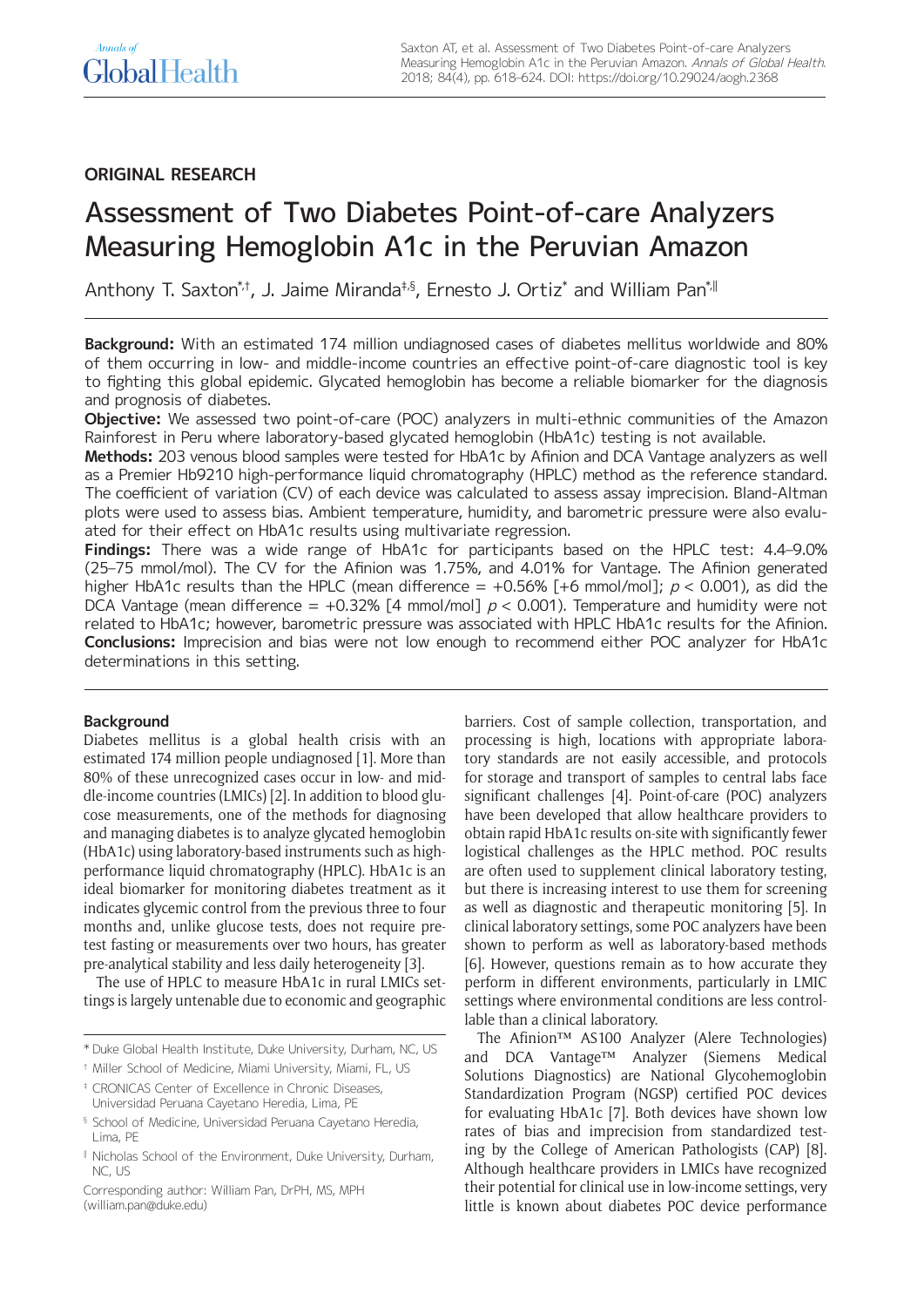in these environments where operating conditions vary significantly from controlled laboratory settings [9]. To our knowledge, no studies have investigated the performance of these HbA1c POC devices in multi-ethnic Amazonian groups or anywhere in South America. The increasing risk and continued undercount of diabetes in the Peruvian Amazon combined with economic and geographic barriers to HPLC diagnostics make this area ideal for research to determine the potential implementation of POC analyzers. The aim of this study was to evaluate the performance of the Afinion and DCA Vantage POC HbA1c analyzers for diabetes screening in an Amazonian region of Peru and compare the results to an NGSP-certified HPLC analyzer.

# **Methods**

#### **Setting**

A cross-sectional study was performed in communities surrounding the Amarakaeri Communal Reserve in the southern Peruvian Amazon region of Madre de Dios (MDD). MDD is home to over 137,000 people, with several indigenous tribes disbursed throughout the area [10]. Medical care is provided primarily in government-run health posts of variable quality and resources.

This study was embedded within the larger Amarakaeri Reserve cohort study, designed to evaluate the impact of natural resource extraction (natural gas and gold) on human and environmental health. The cohort study enrolled 1,122 households from 23 communities surrounding the reserve that are affected directly and indirectly by mining activities (**Figure 1**). This POC device ancillary study enrolled participants in six gold-mining communities in MDD: Huepetuhe, Quebrada Nueva, Caychihue, Setapo, Puquiri, and Quince Mil (**Figure 1**).



**Figure 1: Map of study sites and location where HbA1c values were obtained using point-of-care analyzers.** Green triangles represent the location of the six communities selected for this study, and the black star represents the site of HbA1c analysis using the point-of-care analyzers.

These communities were selected based on: (1) their proximity to the city of Mazuco where all POC testing was performed; and (2) recommendations from the Regional Ministry of Health that these towns were believed to have the higher rates of diabetes than the reported 2.5% prevalence in the Peruvian jungle areas due to rapid urbanization and gold mining that has introduced a western diet to MDD [11].

#### **Point-of-care analyzers**

The Afinion™ AS100 Analyzer (Alere Inc., Waltham, MA, USA) is a POC device that utilizes boronate affinity chromatography to measure the total percentage of glycation using a 1.5 μL sample of blood [12]. It has a reported HbA1c range of 4.0–15.0% and produces results in three minutes. Operating conditions are between 15–32°C (59–89°F) with 10–90% humidity for the analyzer, and 18–30°C (64–86°F) for the test cartridge [12, 13].

The DCA Vantage™ Analyzer (Siemens Medical Solutions Diagnostics, Tarrytown, NY, USA) uses an immunoassay based on antibodies binding to glycated hemoglobin tetrapeptide or hexapeptide molecules using a 1.0 μL sample of blood [5]. It has a reported HbA1c range of 2.5%–14.0% and produces results in six minutes [14]. Operating conditions are between 15–40°C (61–104°F) with 15–90% relative humidity [14]. Both instruments utilize reagent cartridges that are used to collect samples of either capillary or venous blood and are inserted in the device for analysis.

#### **Sample design**

Households with at least one woman of child-bearing age (15–49 years) were eligible for selection in this study. Community maps were obtained for Huepetuhe, Quebrada Nueva, and Quince Mil to draw a random sample. Since there were less than 75 households in Caychihue, Puquiri, and Setapo, each household with a woman of child-bearing age was approached to participate. Selected households that met the eligibility criterion were introduced to the study by trained fieldworkers, and family members were asked if they would like to participate. If consent was obtained, surveys were administered and biomarker samples were collected from the mother of the sentinel family unit, her spouse, and any children aged 12 and under. Venous blood samples were collected in K2 collection tubes containing edetic acid (EDTA) as a preservative. The tubes were labeled with the patient's name, unique identifying number, and date, then placed in a Credo Cube™ cold box to store the samples between 2–8°C for up to ten days. Capillary blood samples were also drawn and anemia testing was performed with a HemoCue® POC device.

#### **Point-of-care testing**

Batches of venous blood samples were delivered approximately twice per week to the town of Mazuco, where they were tested with the Afinion and DCA Vantage POC analyzers. Per manufacturer recommendations, before commencing tests on the participant samples each POC analyzer was initially verified to be in proper working condition by testing controls purchased from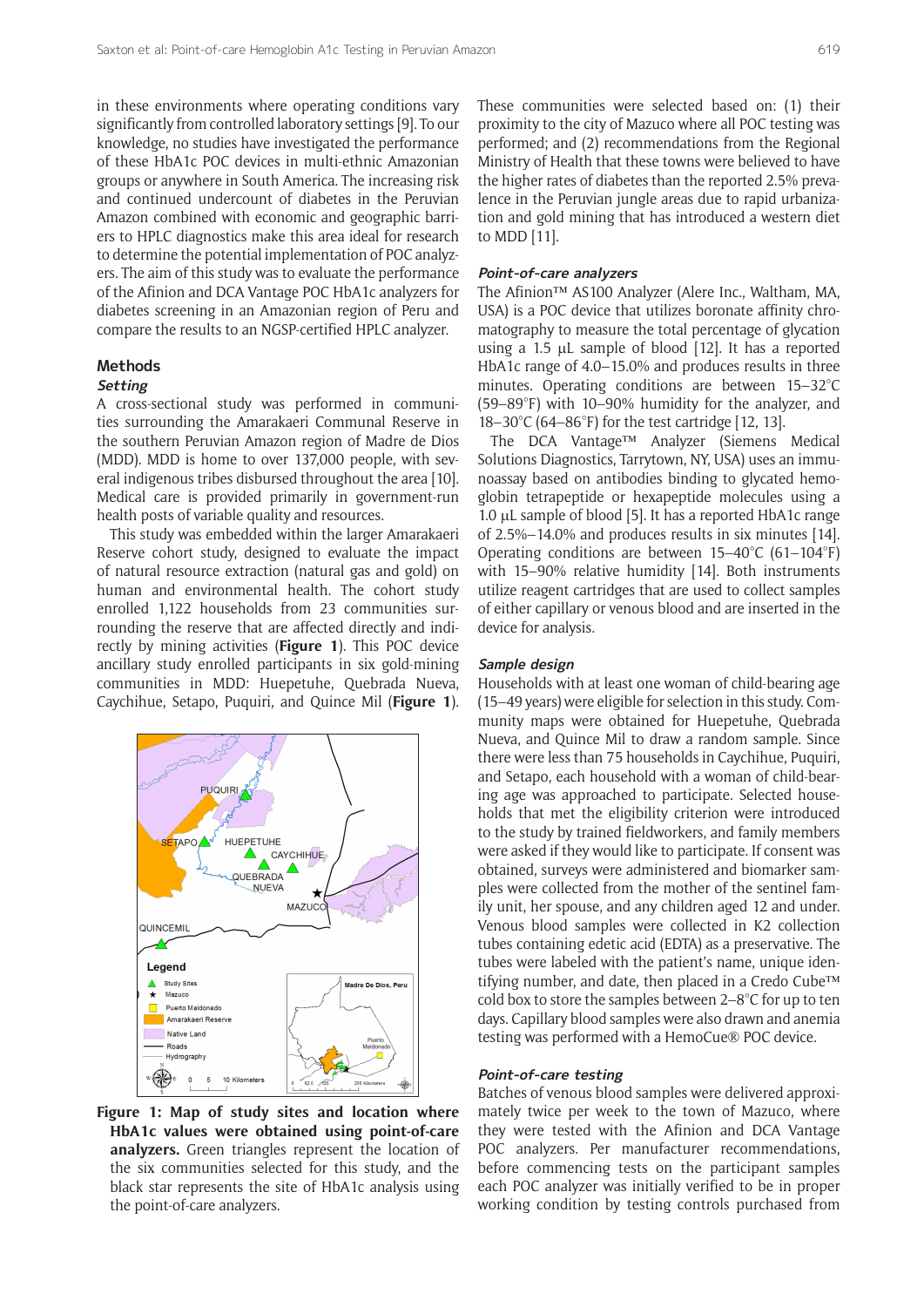the manufacturers. Since HbA1c measurement can be affected by high temperature, the heat-sensitive color pads on the front of each box of DCA Vantage reagents was checked to ensure that the maximum temperature limit was not exceeded during transportation and storage. In addition to recording data on the HbA1c level of each sample, data was collected on the temperature, relative humidity, and barometric pressure of the room at the time of testing using the Ambient Weather WS-110 Wireless Weather Station. Furthermore, a single blood sample near the 6.5% (48 mmol/mol) diagnostic threshold for diabetes was measured 14 consecutive times using both POC devices.

#### **Laboratory testing**

After obtaining HbA1c levels from the POC analyzers, the samples were stored at a –20°C cold chain and shipped to the Medlab Laboratory in Lima, Peru, where HbA1c levels were obtained using HPLC via the Premier Hb9210™ Analyzer (Trinity Biotech, Wicklow, Ireland). Control samples with HbA1c values of 5.5% and 11.5% were tested daily on the Premier Hb9210 to ensure proper calibration of the analyzer. All control testing measurements were within a 0.2% and 0.3% deviance for the 5.5% and 11.5% controls, respectively.

#### **Statistical methods**

The analytical objectives were to measure imprecision of each POC device and to compare their HbA1c results to those obtained from the Premier Hb9210 analyzer. HbA1c was reported in Diabetes Control and Complications Trial (DCCT) aligned units (%) and converted to International Federation of Clinical Chemistry (IFCC) units (mmol HbA1c per mol unglycated hemoglobin) using the following master equation [15]:

$$
IFCC = (NGSP - 2.15) / 0.0915
$$

Imprecision was evaluated from the sample of 14 repeated measurements using the coefficient of variation (CV), calculated as:

$$
CV = s/\overline{x}
$$

where *s* is the sample standard deviation and  $\bar{x}$  is the mean of the duplicates. CVs were calculated with DCCT units using Microsoft® Excel 2011 (Microsoft Corp.). A 2% CV cutoff was used to categorize devices as meeting the generally accepted performance criterion for imprecision [6].

POC and HPLC results were compared by examining Pearson correlation coefficients from univariate regressions of paired samples and paired t-tests. Bland-Altman

plots were used for bias assessments. Univariate regression was performed to test whether the bias was constant across the range of HbA1c concentrations.

Ambient temperature, humidity, and barometric pressure were evaluated for their effect on HbA1c results. A multivariate regression predicting HPLC's HbA1c with results from each POC device and the ambient measurements was performed. Backwards selection procedures were used to remove non-predictive variables from the model. All statistical analyses were performed with STATA v13.1 (StataCorp LP).

#### **Ethical considerations**

Approval for this study was obtained from the Institutional Review Board of the Universidad Peruana Cayetano Heredia. Children 12 and older provided assent, and all adult participants and parents of child participants provided informed consent and were advised on the research aims and objectives, rationale, expected benefits, and rights of participants.

#### **Results**

HbA1c results using the Afinion and DCA Vantage POC analyzers and the Premier Hb9210 HPLC analyzer were obtained for 203 individuals. 137 participants were female (72%) with an average age of 36.6 years (range 12–75 years). Hemoglobin concentrations were obtained for 196 of the 203 participants, with 38 individuals (19.3%) having levels under 120 g/L for women and 130 g/L for men, indicating anemia. Anemia was more common in women (21.4%) than men (13.7%). Data about malaria was available for 198 participants, and 11 individuals (5.6%) reported being diagnosed with malaria in the past year.

The HbA1c values ranged from 4.4% (25 mmol/mol) to 9.0% (75 mmol/mol) per the HPLC analyzer (**Table 1**). Sixteen of the 203 samples tested by the Afinion reported an error code indicating that the blood sample had hemolyzed to a level that would interfere with analysis. No error codes were seen with the DCA Vantage or the HPLC method.

For the imprecision protocol, the mean HbA1c value from the 14 repeated measurements of a single sample was 6.69% (50 mmol/mol) for the Afinion, and 6.37% (46 mmol/mol) for the DCA Vantage. The sample standard deviation was 0.117% for the Afinion, and 0.255% for the DCA Vantage. The corresponding CV was lower for the Afinion (1.75%) than the DCA Vantage (4.01%).

The correlation of HbA1c values between the HPLC and POC analyzers were slightly higher for the DCA Vantage than Afinion. Correlation with the Afinion was 0.92, while correlation for the DCA Vantage was 0.93 (**Figure 2a, b**).

**Table 1:** HbA1c concentration (% DCCT units) by method.

|                           | Afinion     | <b>DCA Vantage</b><br>$(n = 187)$ $(n = 203)$ $(n = 203)$ | <b>HPLC</b> |
|---------------------------|-------------|-----------------------------------------------------------|-------------|
| Mean (standard deviation) | 5.8(0.5)    | 5.5(0.5)                                                  | 5.2(0.5)    |
| Range                     | $5.0 - 9.6$ | $4.7 - 9.1$                                               | $4.4 - 9.0$ |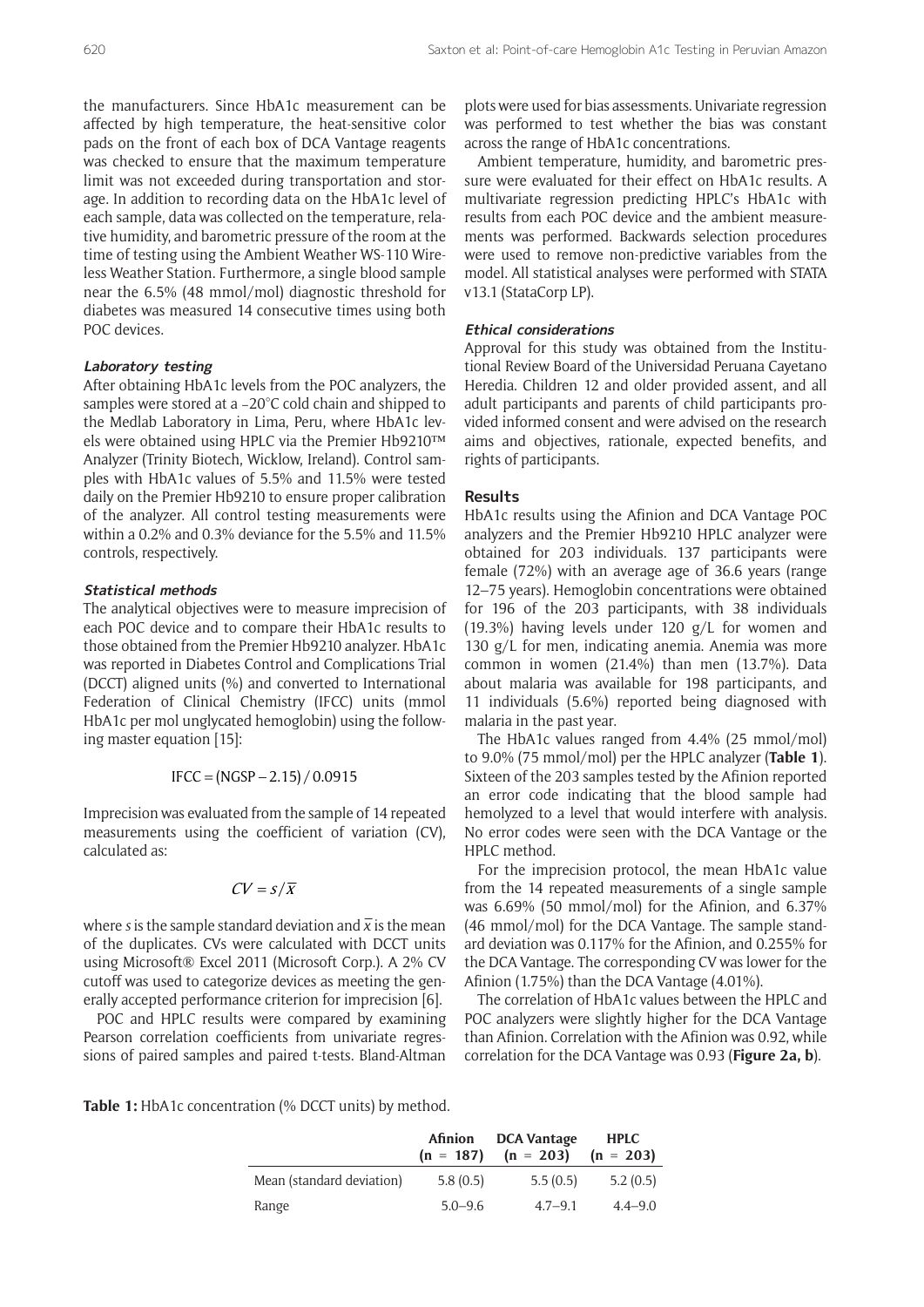

**Figure 2: Correlation between each point-of-care analyzer to the Premier Hb9210 for measuring HbA1c (DCCT units).** Blue dots represent individual samples, the dotted red line represents the line of identity  $x = y$ , and the solid black line is the regression line. Abbreviations: HbA1c, hemoglobin A1c; DCCT, Diabetes Control and Complications Trial.



**Figure 3: Bland-Altman plot of the differences in HbA1c measurement (using DCCT units) between each point-of-care analyzer and the Premier Hb9210 by mean HbA1c level.** Blue dots represent individual samples. The horizontal black lines represent the bias (mean difference between the point-of-care analyzer and the Premier Hb9210) and its limits of agreement. Abbreviations: HbA1c, hemoglobin A1c; LOA, DCCT, Diabetes Control and Complications Trial.

Bias relative to the HPLC test for the Afinion was +0.56% (+6 mmol/mol) (95% CI 0.53% to 0.59% [6 mmol/mol]), *p*-value < 0.001 by paired *t* test. The bias between the DCA Vantage and the HPLC analyzer was +0.32% (+4mmol/mol) (95% CI 0.30% to 0.35% [3–4mmol/mol]), *p*-value < 0.001. The bias observed was constant across the range of HbA1c concentrations for the DCA Vantage (*p* = 0.190), but not for the Afinion (*p* < 0.001), where bias increased as HbA1c levels decreased.

The Bland-Altman limits of agreement (LOA) between the Afinion and the HPLC analyzer were 0.16% to 0.97% (2 to 11 mmol/mol), indicating that an individual from the studied population would have an expected difference within this range (**Figure 3a**). The LOA for the DCA Vantage and the HPLC analyzer was −0.05%–0.70% (−1–8 mmol/mol) (**Figure 3b**).

Temperature ranged from 23.9–28.4°C (median 26.4°C), humidity ranged from 0.70–0.91% (median 0.83%), and barometric pressure ranged from 28.33–28.48 inHg (median 28.48 inHg). From the regression analysis, temperature and humidity were not related to HbA1c results for either POC device; however, barometric pressure was associated with the Afinion HbA1c. A one-unit increase in barometric pressure was associated with a 0.342%

(DCCT units) increase in HbA1c (95% CI 0.050–0.634%,  $p = 0.022$ ).

#### **Discussion**

In this study we compared the bias of the Afinion and DCA Vantage POC analyzers with the Premier Hb9210 HPLC analyzer to measure HbA1c for diabetes screening in six Amazonian communities, and also measured the imprecision of the POC analyzers. Despite a high correlation observed between the POC analyzers and the laboratory-based HPLC method, a significant positive bias was detected for both POC analyzers. The range widths estimated for the LOAs for both devices were similar, but the DCA Vantage range included a mean difference of 0 while the Afinion did not. Both POC analyzers would have correctly categorized all five participants with diabetes using a 6.5% HbA1c threshold. However, amongst participants with an HPLC-confirmed HbA1c below 6.5%, the DCA Vantage incorrectly categorized one person as being in the diabetic range and the Afinion incorrectly categorized four people. In practice, this may lead to unnecessary medicalization and create unsustainable burdens for the healthcare system if the POC devices were used for HbA1c determination.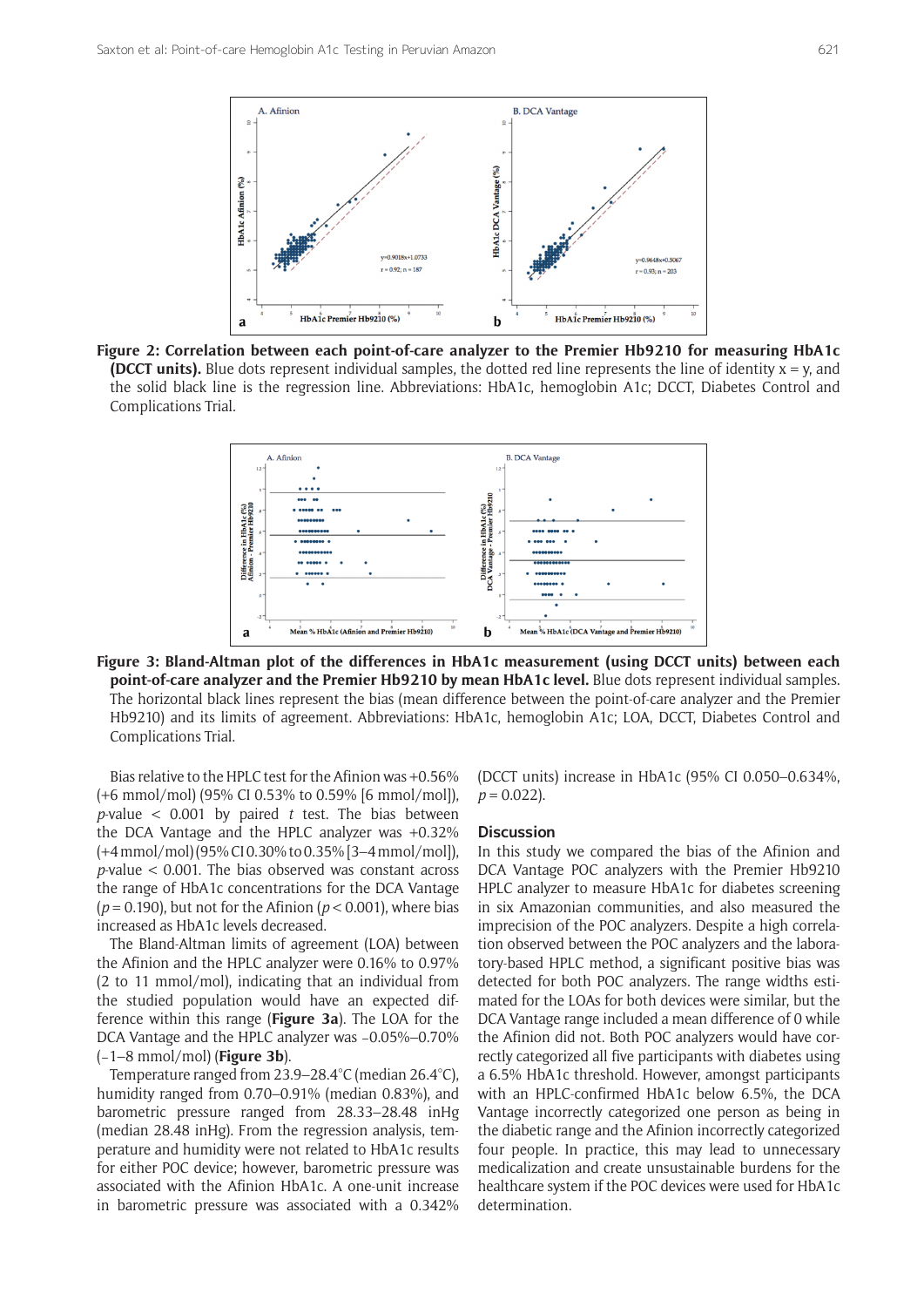Peterson et al. [16] have also reported significant biases for the Afinion and the DCA Vantage, and Malkani et al. [17] also found a significant bias for the DCA Vantage. However, after programming the slope and intercept from their regression analyses into the DCA Vantage analyzer, they were able to reduce the average difference in subsequent testing to less than 0.2% HbA1c, and 0.0000% HbA1c, respectively. If POC testing is implemented in MDD, this could be a useful feature for the regional ministry of health to incorporate to harmonize the results between the DCA Vantage and laboratory-based instruments throughout the healthcare system.

The generally accepted performance criterion for imprecision is an intra-laboratory CV < 2% in DCCT units (<3% in SI units) [6]. We found that the CV for the Afinion (1.75% in DCCT units) met these standards, but the DCA Vantage (4.01%) did not. In practice, a low CV is important for clinicians to determine whether changes in HbA1c results over time reflect clinically significant changes in a patient's glycemic status. A 0.5% (5 mmol/mol) difference in HbA1c is commonly used as an indication to adjust therapeutic options, although ultimately a statistically significant change in the health status of the patient should depend on the device's CV and the within-person biological variation for HbA1c [6].

A review of the literature reveals that the CV we found for the Afinion is consistent with values reported in other studies, which range from 0.5% [16] to 3.1% [5], although those were all conducted in high-income countries including the Netherlands, United States of America, Norway, Spain, France, and South Korea. The CV that we found for the DCA Vantage is slightly higher than values previously published, which range from 1.55% [18] to 3.74% [19]. The direction and magnitude of the bias for these POC analyzers varies. The bias reported in the literature ranges from −1.1% [20] to 0.8% [16] (DCCT units) for Afinion and −0.53% [17] to 0.9% [16] for the DCA Vantage. Some studies have found that the Afinion produced lower HbA1c measurements than HPLC methods, [5, 6, 20–23] while others report higher HbA1c measurements [6, 16, 20, 23–26]. Eight studies have demonstrated lower results from the DCA vantage compared to HPLC methods [5, 6, 17, 18, 23, 25, 27, 28] and five have reported higher values [6, 16, 23, 26, 27]. To our knowledge, the only study to test the bias of the Afinion or DCA Vantage in an LMIC or tropical environment was performed by Wan Mohd Zin et al. in Malaysia [24].

For communities in the Peruvian Amazon, access to laboratory diagnostics for clinical care remains lacking. POC testing represents an opportunity for health posts to obtain clinical information that would otherwise be unavailable for patients due to financial and transportation constraints. Information to help diagnose and manage treatment for patients with diabetes will be particularly important in South and Central America, where it is projected that the number of people with the disease will increase 65% by 2040 [2]. Importantly, we found that nearly 1 in 5 participants in this study were anemic and 1 in 18 self-reported a previous case of malaria in the past year, which will directly affect hemoglobin concentrations and produce results that are unreliable for diagnostic determinations using any kind of HbA1c assay. If HbA1c testing is introduced in the Peruvian Amazon, we recommend the integration of routine proficiency testing amongst clinics to ensure awareness of other health conditions that may affect HbA1c results no matter how they were obtained, and also to improve consistency and enhance reliability of the results throughout the region.

While we were able to demonstrate the bias and imprecision of two POC analyzers compared to an NGSP-certified HPLC method, we acknowledge there were a few limitations with our study. First, interference from hemoglobin variants was not evaluated. The Afinion and DCA Vantage are unaffected by most common variants (HbS, HbC, HbE, HbD heterozygotes) but HbF levels greater than 10–15% can interfere with results [29]. Also, since all reagent cartridges were from a single lot for each analyzer, we were unable to test potential lot-to-lot variability, which can be an additional source of error in clinical use. Although we followed manufacturer recommendations in the storage of venous whole blood, the use of samples collected inhome and processed in a central location deviates from routine clinical practice and might introduce error to the analysis. In practice, a patient would normally travel to a clinic for a POC assay to be performed on-site and immediately after collection. Finally, there were not enough patients in this study around the 6.5% HbA1c diagnostic threshold to provide a definitive recommendation for or against the use of these POC devices for diagnostic purposes. Since the HbA1c results were from a largely nondiabetic sample, with only five of 203 participants having HbA1c levels indicative of a diabetes diagnosis, the overall results cannot be extrapolated to the diabetic population from this cohort.

In short, in settings such as hard-to-reach populations and indigenous groups where there is a high need to initiate diabetes prevention efforts, POC devices provide the appeal of simplicity of use and can potentially lower diabetes-related costs compared with laboratory-based methods. However, in this study we demonstrated that the DCA Vantage did not meet generally accepted performance criteria for HbA1c measurement precision, and both analyzers showed a large positive bias that may lead to unnecessary medicalization if utilized in this setting.

#### **Acknowledgements**

Special thanks go to all of the participants of this study, Rachel Meyer and the members of the Duke Clergy Health Initiative for loaning Afinion instruments that were used in this study, Dr. Joseph Egger for statistical support, Axel Berky and Justin Lana for GIS graphical support, and to Jean Pierre Muro Guerrero, Sarah Nuss, and Madison Krischak for help processing samples in the laboratory.

#### **Funding Information**

Funding for this study was provided by grants from the Duke Global Health Institute, Duke University Center for International Studies (DUCIS), the Duke University Center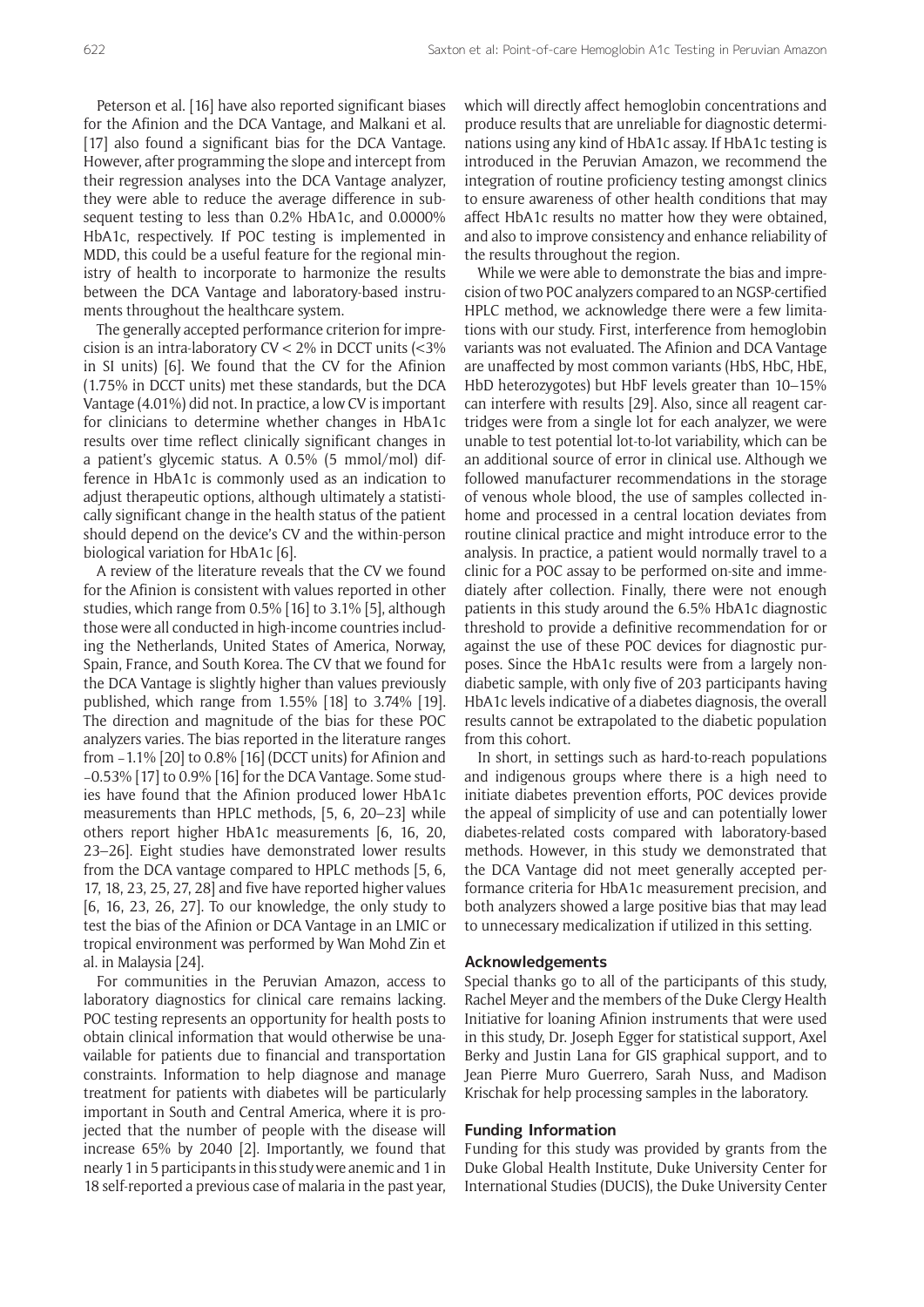for Latin American and Caribbean Studies (CLACS), and Hunt Oil, LLC. Siemens Medical Solutions Diagnostics USA provided a DCA Vantage instrument used in this study. The funders and producers of the devices used in this study had no role in study design, data collection and analysis, interpretation, decision to publish, or preparation of the manuscript.

## **Competing Interests**

The authors have no competing interests to declare.

## **Author Contribution**

AS carried out the data collection, participated in study design, data analysis, and drafted the manuscript; JJM participated in interpretation of data and revising the manuscript, EO participated in the coordination of the study, interpretation of data, and revising the manuscript. WP participated in study design, interpretation of data, coordinated the study, and helped revise the manuscript. All authors gave final approval for publication.

#### **References**

- 1. **Beagley J, Guariguata L, Weil C** and **Motala AA.** Global estimates of undiagnosed diabetes in adults. *Diabetes Research and Clinical Practice*. 2014; 103(2): 150–60. DOI: [https://doi.org/10.1016/j.](https://doi.org/10.1016/j.diabres.2013.11.001) [diabres.2013.11.001](https://doi.org/10.1016/j.diabres.2013.11.001)
- 2. **International Diabetes Federation.** IDF Diabetes Atlas, Seventh Edition; 2015. [http://www.diabetes](http://www.diabetesatlas.org)[atlas.org](http://www.diabetesatlas.org) Accessed December 25, 2015.
- 3. **American Diabetes Association.** Classification and diagnosis of diabetes. Sec. 2. In: *Standards of Medical Care in Diabetes, 2015. Diabetes Care*. 2015; 38(Suppl. 1): S8–S16.
- 4. **Bonora E** and **Tuomilehto J.** The pros and cons of diagnosing diabetes with A1C. *Diabetes Care*. 2011; 34(Suppl 2): S184–90. DOI: [https://doi.](https://doi.org/10.2337/dc11-s216) [org/10.2337/dc11-s216](https://doi.org/10.2337/dc11-s216)
- 5. **Whitley HP, Yong EV** and **Rasinen C.** Selecting an A1C point-of-care instrument. *Diabetes Spectrum: A Publication of the American Diabetes Association*. 2015; 28(3): 201–8. DOI: [https://doi.org/10.2337/](https://doi.org/10.2337/diaspect.28.3.201) [diaspect.28.3.201](https://doi.org/10.2337/diaspect.28.3.201)
- 6. **Lenters-Westra E** and **Slingerland RJ.** Three of 7 hemoglobin A1c point-of-care instruments do not meet generally accepted analytical performance criteria. *Clinical Chemistry*. 2014; 60(8): 1062–72. DOI: <https://doi.org/10.1373/clinchem.2014.224311>
- 7. **National Glycohemoglobin Standardization Program.** List of NGSP Certified Methods, updated 12/15; 2015. [http://www.ngsp.org/docs/methods.](http://www.ngsp.org/docs/methods.pdf) [pdf](http://www.ngsp.org/docs/methods.pdf). Accessed December 25, 2015.
- 8. **College of American Pathologists.** College of American Pathologists (CAP) GH5 Survey Data: (updated 8/15); 2015. [http://www.ngsp.org/CAP/](http://www.ngsp.org/CAP/CAP15b.pdf) [CAP15b.pdf](http://www.ngsp.org/CAP/CAP15b.pdf). Accessed December 25, 2015.
- 9. **Saldarriaga EM, Vodicka E, La Rosa S, Valderrama M** and **Garcia PJ.** Point-of-care testing for anemia, diabetes, and hypertension: A pharmacy-based model in Lima, Peru. *Annals of Global*

*Health*. 2017; 83(2): 394–404. DOI: [https://doi.](https://doi.org/10.1016/j.aogh.2017.03.514) [org/10.1016/j.aogh.2017.03.514](https://doi.org/10.1016/j.aogh.2017.03.514)

- 10. **Ministerio de Salud de Peru (MINSA).** Informacion Estadistica; 2015. [http://www.minsa.gob.pe/](http://www.minsa.gob.pe/index.asp?op=6) [index.asp?op=6.](http://www.minsa.gob.pe/index.asp?op=6) Accessed December 26, 2015.
- 11. **Institute Nacional de Estadistica E Informatica.** Peru: Enfermedades no transmisibles y transmisibles, 2014; 2015. [http://www.inei.gob.pe/media/](http://www.inei.gob.pe/media/MenuRecursivo/publicaciones_digitales/Est/Lib1212/Libro.pdf) [MenuRecursivo/publicaciones\\_digitales/Est/](http://www.inei.gob.pe/media/MenuRecursivo/publicaciones_digitales/Est/Lib1212/Libro.pdf) [Lib1212/Libro.pdf](http://www.inei.gob.pe/media/MenuRecursivo/publicaciones_digitales/Est/Lib1212/Libro.pdf). Accessed December 25, 2015.
- 12. **Alere Technologies AS.** Afinion package insert; 2015. [http://www.cliawaived.com/web/items/pdf/](http://www.cliawaived.com/web/items/pdf/ABBT-06L13-10insert.pdf) [ABBT-06L13-10insert.pdf](http://www.cliawaived.com/web/items/pdf/ABBT-06L13-10insert.pdf). Accessed December 25, 2015.
- 13. **Alere Technologies AS.** Alere Afinion AS 100 Analyzer User Manual. Oslo, Norway; 2014.
- 14. **Siemens Medical Solutions USA I.** DCA Vantage Analyzer Technical Specifications; 2015. [http://](http://usa.healthcare.siemens.com/point-of-care/diabetes/dca-vantage-analyzer/technical-specifications) [usa.healthcare.siemens.com/point-of-care/diabe](http://usa.healthcare.siemens.com/point-of-care/diabetes/dca-vantage-analyzer/technical-specifications)[tes/dca-vantage-analyzer/technical-specifications](http://usa.healthcare.siemens.com/point-of-care/diabetes/dca-vantage-analyzer/technical-specifications). Accessed December 25, 2015.
- 15. **Hoelzel W, Weykamp C, Jeppsson JO,** et al. IFCC reference system for measurement of hemoglobin A1c in human blood and the national standardization schemes in the United States, Japan, and Sweden: A method-comparison study. *Clinical Chemistry*. 2004; 50(1): 166–74. DOI: [https://doi.](https://doi.org/10.1373/clinchem.2003.024802) [org/10.1373/clinchem.2003.024802](https://doi.org/10.1373/clinchem.2003.024802)
- 16. **Petersen JR, Omoruyi FO, Mohammad AA, Shea TJ, Okorodudu AO** and **Ju H.** Hemoglobin A1c: Assessment of three POC analyzers relative to a central laboratory method. *Clinica Chimica Acta: International Journal of Clinical Chemistry*. 2010; 411(23–24): 2062–6.
- 17. **Malkani S, Korpi-Steiner N** and **Rao LV.** Reducing analytical variation between point-of-care and laboratory HbA1c testing. *Journal of Diabetes*. 2013; 5(2): 192–6. DOI: [https://doi.](https://doi.org/10.1111/1753-0407.12009) [org/10.1111/1753-0407.12009](https://doi.org/10.1111/1753-0407.12009)
- 18. **Szymezak J, Leroy N, Lavalard E** and **Gillery P.** Evaluation of the DCA Vantage analyzer for HbA 1c assay. *Clinical Chemistry and Laboratory Medicine*. 2008; 46(8): 1195–8. DOI: [https://doi.org/10.1515/](https://doi.org/10.1515/CCLM.2008.228) [CCLM.2008.228](https://doi.org/10.1515/CCLM.2008.228)
- 19. **Torregrosa ME, Molina J, Argente CR** and **Ena J.** Accuracy of three hemoglobin A1c point-ofcare systems for glucose monitoring in patients with diabetes mellitus. *Endocrinologia y nutricion: organo de la Sociedad Espanola de Endocrinologia y Nutricion*. 2015; 62(10): 478–84. DOI: [https://doi.](https://doi.org/10.1016/j.endonu.2015.07.007) [org/10.1016/j.endonu.2015.07.007](https://doi.org/10.1016/j.endonu.2015.07.007)
- 20. **Font MT, Brichs MC, Alvarez MC, Olivella JM, Turo JS** and **Fernandez MP.** Capillary HbA1c determination on type 2 diabetes patients in a primary health centre. *Atencion primaria/Sociedad Espanola de Medicina de Familia y Comunitaria*. 2011; 43(10): 536–43.
- 21. **Lenters-Westra E** and **Slingerland RJ.** Six of eight hemoglobin A1c point-of-care instruments do not meet the general accepted analytical performance